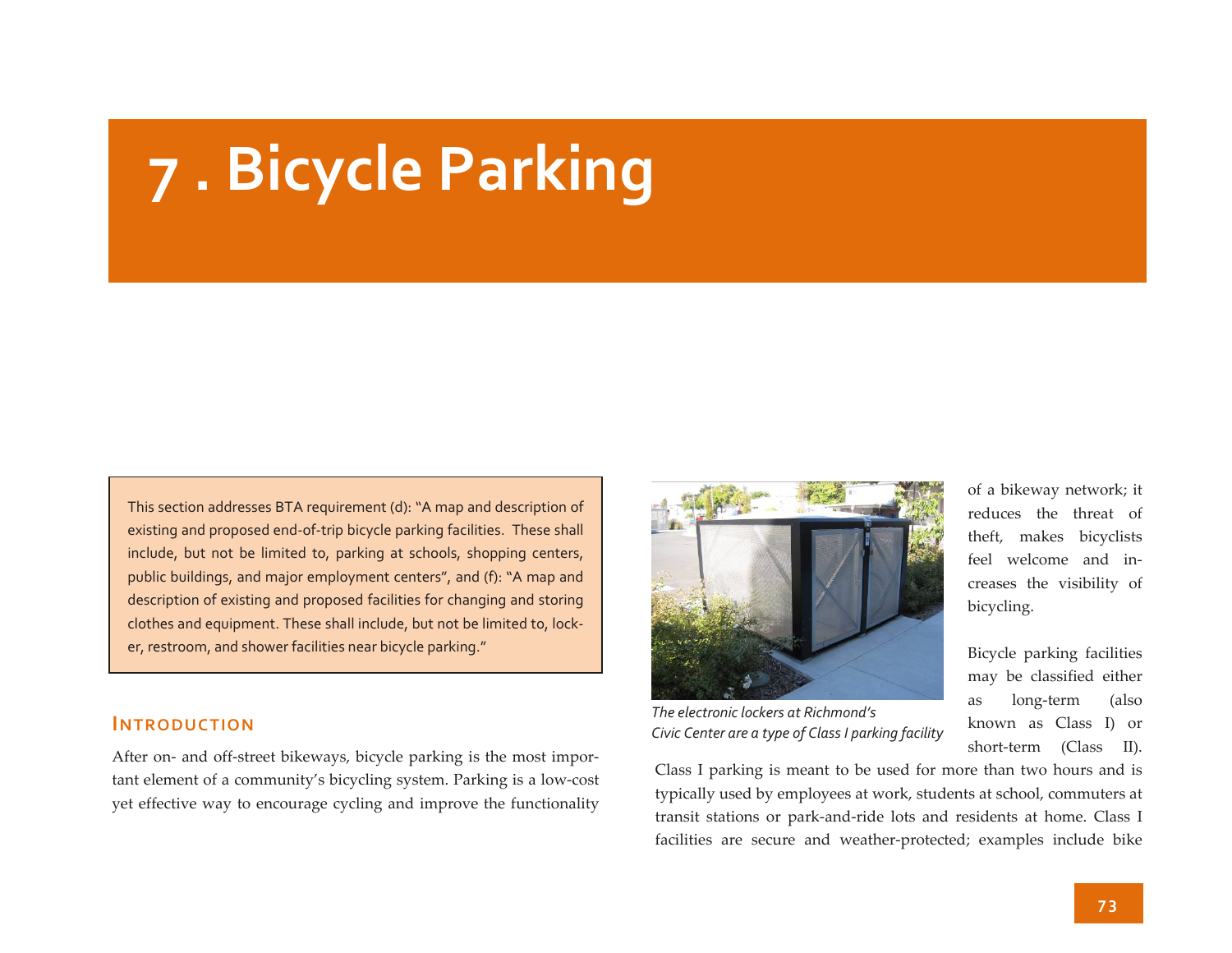## **<sup>7</sup> <sup>4</sup> | Bicycle Parking OCTOBER <sup>2011</sup>**

lockers and "bicycle corrals" (fenced‐in areas usually secured by lock and opened by keys provided to users).



Class II, or short‐term parking, is meant for visitors, customers at stores and other users who normally park for less than two hours. The most common example of Class II parking is bicycle racks. Racks should be installed ac‐ cording to manufactur‐ ers' guidelines; be

*Bike racks at the Richmond BART Station are a type of Class II parking facility*

located in secure, well‐lighted and highly visible areas; be located as close as possible to the main entrance and no farther from the entrance than the nearest non‐handicapped car parking space; be anchored to the ground; and allow for the locking of both the frame and wheels of a bicycle. Guidance on recommended bicycle parking facility types and proper installation is provided in the Design Guidelines.

## **EXISTING PARKING FACILITIES**

The City of Richmond does not require bicycle parking at employment sites or as par<sup>t</sup> of new development projects; it also lacks formal stan‐ dards, guidelines or recommendations related to bicycle parking. Un‐ like some other jurisdictions in the Bay Area, the City also does not have a program to install bicycle racks on reques<sup>t</sup> on sidewalks, at community facilities or at private sites. Despite these shortcomings, bicycle parking has sprung up in many places throughout the city, in large par<sup>t</sup> through the initiative of individual agencies, organizations

and businesses. The following is <sup>a</sup> list and map of public locations in Richmond where bicycle parking—racks, in almost every case—can be found:

#### **Civic Center**

- City Hall
- Main Library
- Memorial Auditorium
- Richmond Art Center

#### **Parks**

- Bay Vista
- Booker T. Anderson Jr.
- Boorman
- Central Park
- Hilltop
- Hilltop Lake
- Lucretia Edwards
- Nevin
- North Richmond Ball
- $\bullet$ Olinda School Field
- Parchester
- Richmond Greenway (on east side of Carlson and at access at South 42nd Street)
- Shields‐Reid
- South Side
- Vincent

#### **Other community facilities**

- Bayview Branch Library
- Contra Costa County Employment and Human Services Depart‐ ment building at 1305 Macdonald Avenue
- May Valley Community Center
- Point Richmond Community Center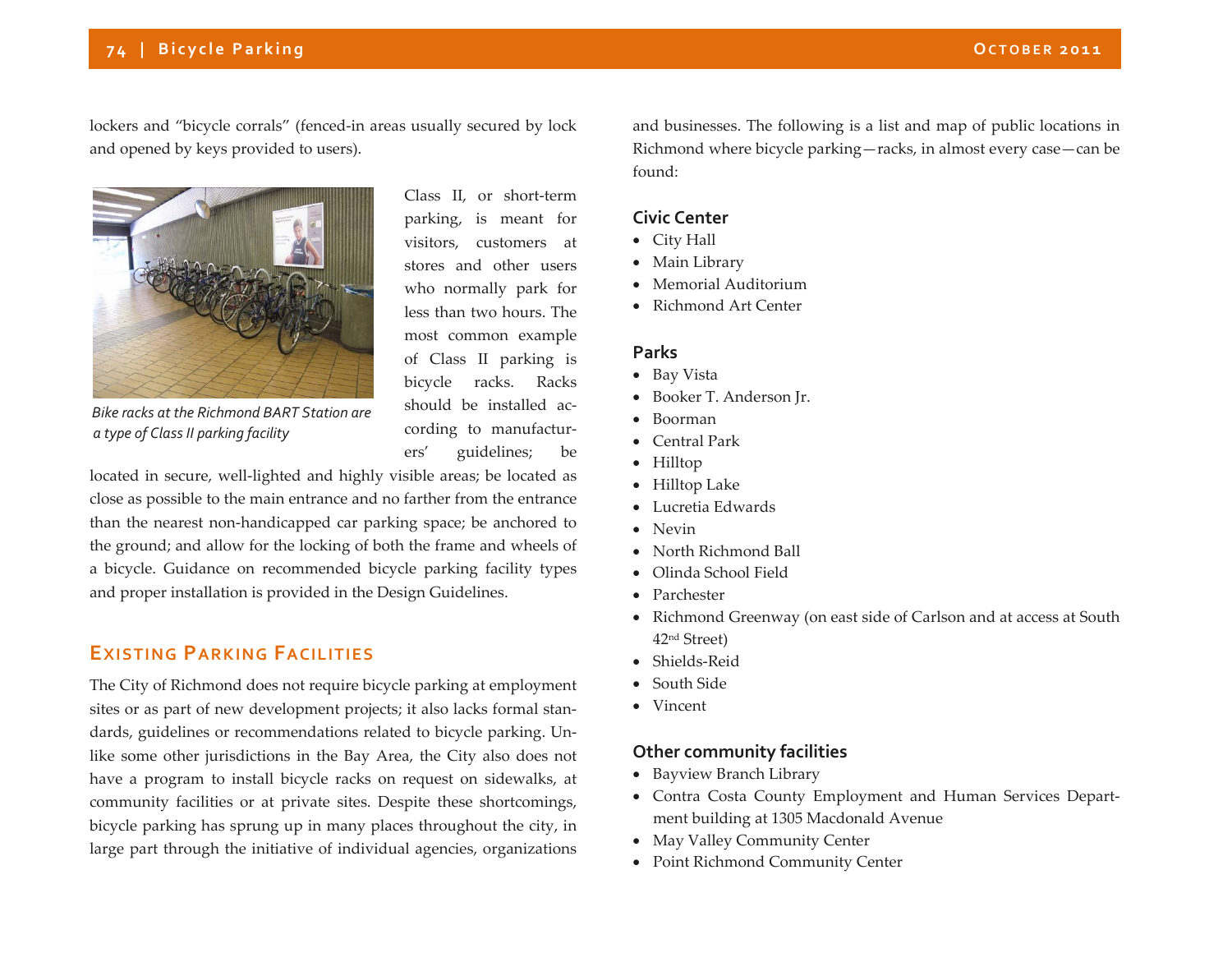- Richmond Swim Center
- 0 Richmond Recreation Complex
- e Souper Center
- West Side (Point Richmond) Branch Library

### **Transit**

- Hilltop Park & Ride lot
- Richmond BART station (downstairs and at the transit station building)

### **Employment and commercial**

- Kaiser Permanente Medical Center
- Pacific East Mall
- Rubicon Employment Services
- Parking lot on northwest corner of Macdonald and San Pablo avenues

### **Streets and sidewalks**

- Macdonald Avenue:
	- at Harbour Way (northeast corner)
	- between Harbour Way and 11<sup>th</sup> Street (north side)
	- between  $11<sup>th</sup>$  and  $12<sup>th</sup>$  Streets (north side)
	- at 12<sup>th</sup> Street (northeast and northwest corners)
	- between  $12^{\text{th}}$  and  $13^{\text{th}}$  Streets (north side)
	- at Marina Way (northwest corner)
	- between Marina Way and 15<sup>th</sup> Street (south side)
	- at 15<sup>th</sup> Street (southeast corner)
	- at 16<sup>th</sup> Street (southeast corner)
	- at Civic Center Street (southwest corner)
	- Nevin Avenue at 5th Street (south side)

## **OTHER SUPPORT FACILITIES**

For commuters who dress formally, travel longer distances or bicycle during wet or hot weather, the ability to shower and change clothing can be as important as bicycle storage. Showers and changing rooms are provided for employees in West Contra Costa County at <sup>a</sup> number of large office parks, large office buildings and buildings with fitness centers. Currently, there are no publicly available changing and storing facilities in Richmond, although several members-only fitness centers provide these amenities. The City should incorporate showers and changing rooms in the construction of new administrative buildings and should consider requiring developers of employment centers of more than <sup>a</sup> certain size—say, 50,000 square feet of usable space—to do the same.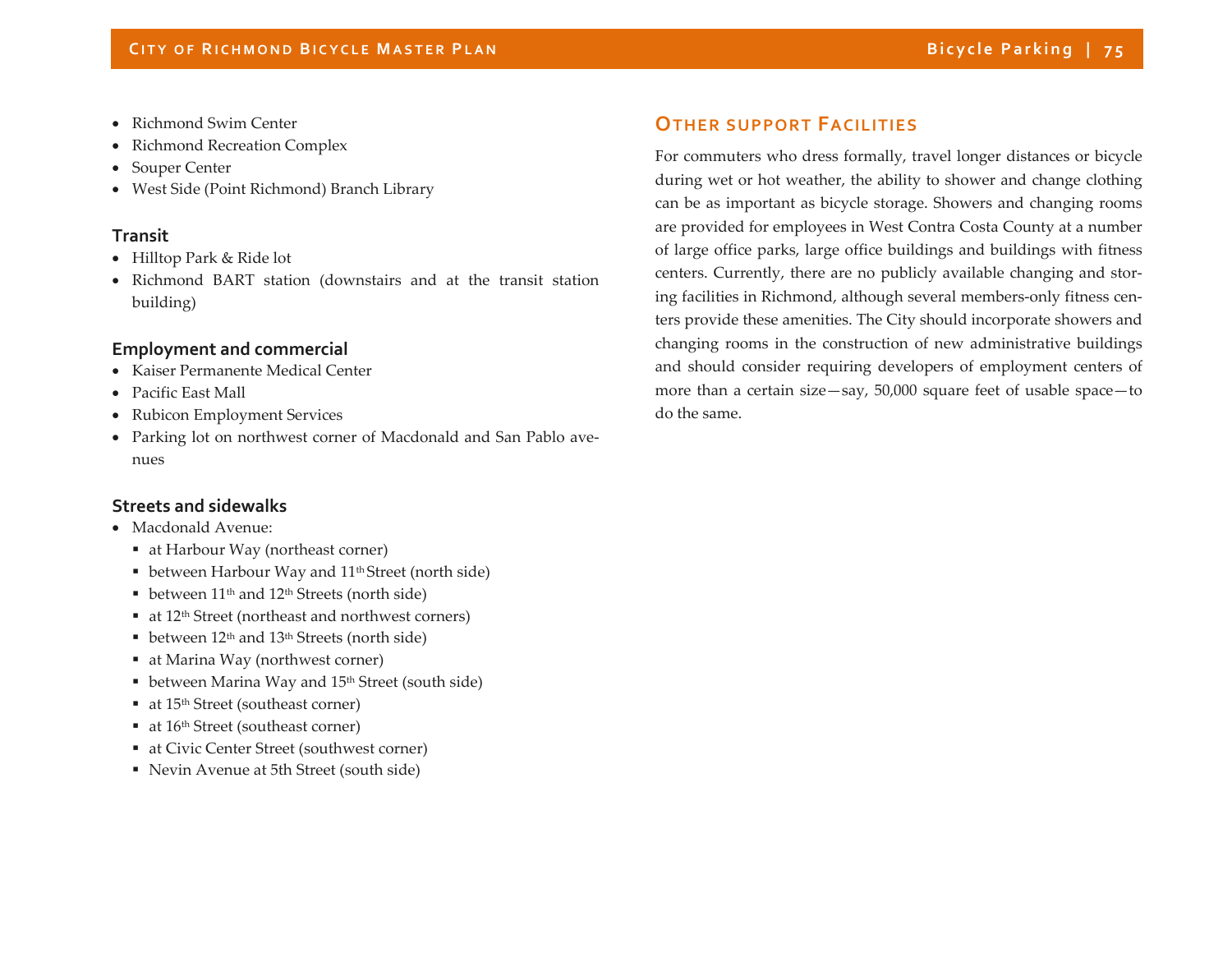## **<sup>7</sup> 6 | Bicycle Parking OCTOBER <sup>2011</sup>**

## Map <sup>7</sup>‐<sup>1</sup> | **Bicycle parking locations**

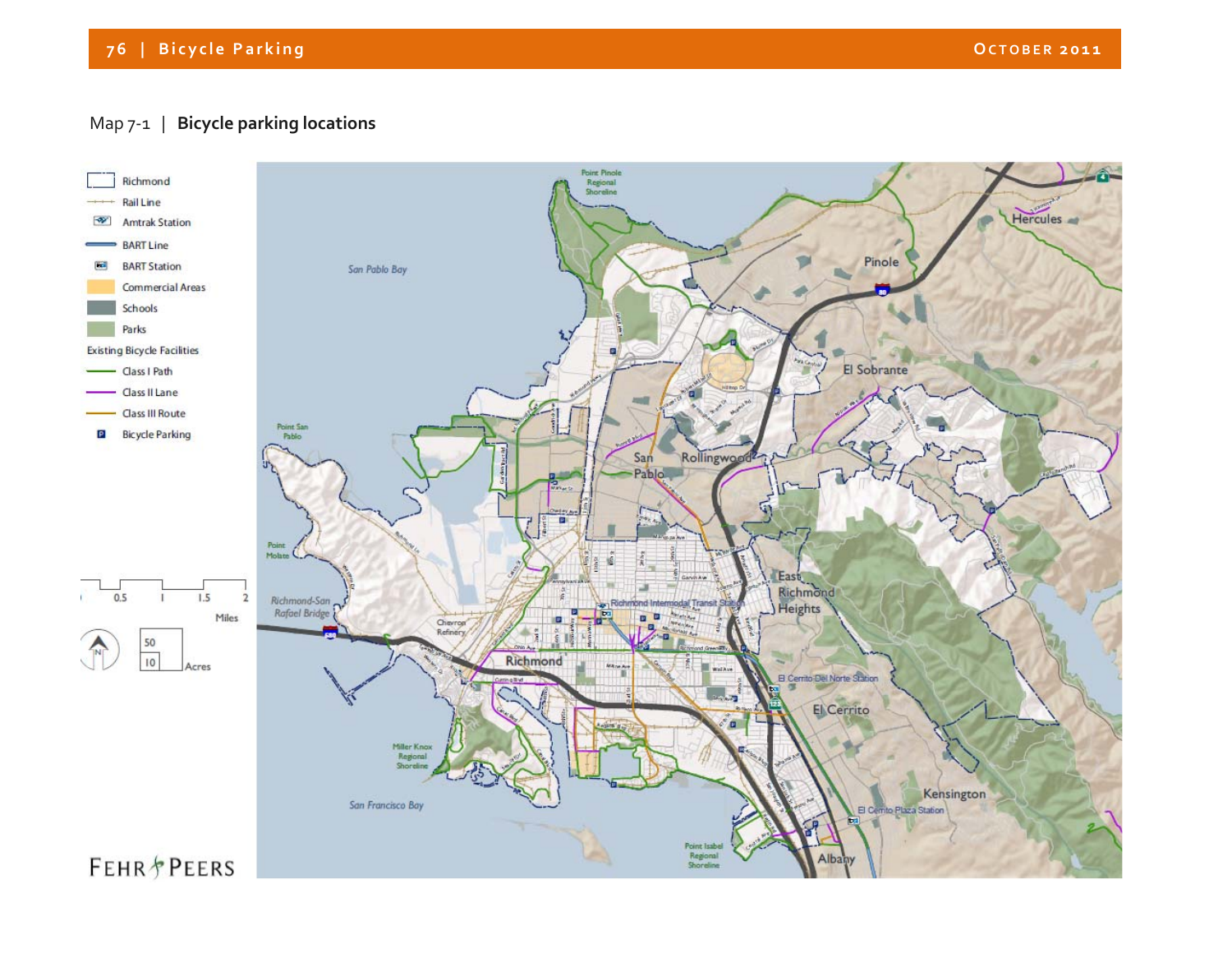## **RECOMMENDATIONS FOR BICYCLE PARKING**

There are three strategies that the City of Richmond can adopt to in‐ crease the provision of bicycle parking: install parking itself on City‐ controlled property; collaborate with other public agencies on installa‐ tion at locations controlled by them; or require private‐property own‐ ers—including developers, employers, homeowners' associations and building owners—to provide parking on their property. (These are the same strategies that are used, at much greater expense, to provide car parking.) Below are several recommendations for implementing these strategies.

## **Install bicycle parking at public facilities**

Install both long‐ and short‐term bicycle parking, as appropriate, at all City-owned and -operated facilities. Such facilities include parks, playgrounds and other recreational facilities, community centers, senior centers, and office buildings and other workplaces for City staff. Bicycle parking should always be incorporated in the development of new City facilities, while existing facilities that lack bicycle parking may be retrofitted easily and inexpensively. Racks should also be in‐ stalled at appropriate locations to serve newly constructed bicycle fa‐ cilities. In addition, the City should collaborate with the West Contra Costa Unified School District to ensure that all schools provide bicycle parking not only for students but also for faculty and other staff. 511 Contra Costa—the transportation demand managemen<sup>t</sup> program sponsored by all the county's local jurisdictions—provides free bicycle racks and lockers for public buildings as well as for retail centers and private employment sites.

## **Institute <sup>a</sup> program to install sidewalk racks on request**

Institute a program to install bicycle racks at public sidewalk locations requested by the public online, by mail or through <sup>a</sup> phone hotline. (Inverted "U"‐type racks, which could be produced locally, bolted into the sidewalk are generally the best option.) The program could begin by prioritizing locations in the downtown, commercial areas and other key destinations or requests by merchants for parking in front of their stores. Ultimately, there should be bike racks on both sides of every block of all commercial corridors in the city. In particular, racks should be located in front of food stores, restaurants, delis, drugstores, neighborhood‐serving retail stores and other business that people visit frequently and for short periods of time, and that are often located near people's homes.

The City of Oakland has <sup>a</sup> well‐established sidewalk rack program that could be used as <sup>a</sup> model. Anyone can reques<sup>t</sup> <sup>a</sup> free rack be placed on public property by using an online form, downloading and mailing the form, or calling the city. Since 1999, that program has in‐ stalled almost 1,400 racks (and lockers) in commercial districts throughout the city, using sales‐tax funds and various other funding sources.

## **City of Oakland's "CityRacks" bicycle parking program:** www.oaklandbikes.info/Page127.aspx#racks

# **Install bicycle parking at priority AC Transit bus stops**

In 2009 AC Transit conducted <sup>a</sup> study to identify its bus stops that have a high latent demand for bicycle parking and to provide guidelines for the design and installation of secure and accessible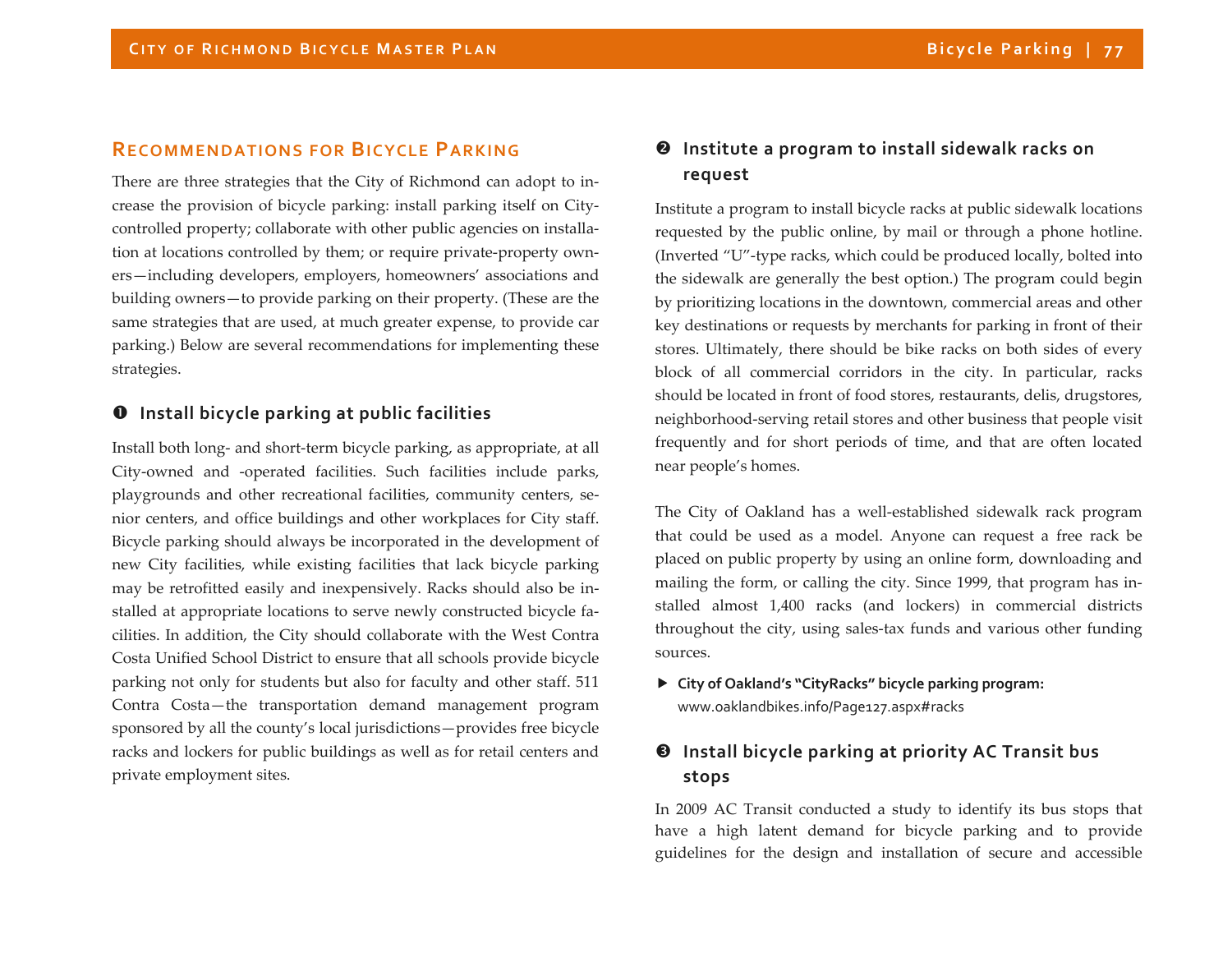## **<sup>7</sup> 8 | Bicycle Parking OCTOBER <sup>2011</sup>**

parking at those locations. Using an index model of bicycle parking demand, the study identified 39 priority bus stop locations for bicycle parking in Richmond and ranked them as follows:

- 1. Richmond Bart Station
- 2. San Pablo Ave: Bayview Ave
- 3. San Pablo Ave: Stockton Ave
- 4. San Pablo Ave: Manila Ave
- 5. Macdonald Ave: 7th St
- 6. Macdonald Ave: 12th St
- 7. Cutting Blvd: S 41st St
- 8. Cutting Blvd: S 38th St
- 9. Central Ave: Belmont Ave
- 10. 22nd St: Bissell Ave
- 11. Macdonald Ave: Marina Way
- 12. Macdonald Ave: 21st St
- 13. Macdonald Ave: 13th St
- 14. San Pablo Ave: Garvin Ave
- 15. Macdonald Ave: 25th St
- 16. San Pablo Ave: Garvin Ave
- 17. Macdonald Ave: Harbour Wy
- 18. San Pablo Ave: Panama Ave
- 19. San Pablo Ave: Lincoln Ave
- 20. Filbert St: Duboce St
- 21. Filbert St: Chesley Ave
- 22. Cutting Blvd: S 49th St
- 23. Cutting Blvd: S 45th St (Kennedy Sr High School)
- 24.Cutting Blvd: S 37th St
- 25.Cutting Blvd: S 35th St
- 26. 23rd St: Rheem Ave
- 27. 23rd St: Downer Ave
- 28. 23rd St: Alfreda Blvd (Richmond High School)
- 29. Marina Wy: Nevin Ave
- 30. Macdonald Ave: 1st St
- 31. 3rd St: Grove Ave
- 32.San Pablo Ave: Schmidt Lane
- 33. Macdonald Ave: Civic Center Plaza
- 34. Macdonald Ave: 37th St
- 35. Macdonald Ave: 33rd St
- 36. Macdonald Ave: 31st St
- 37. Macdonald Ave: 27th St
- 38. Macdonald Ave: 23rd St

Most, if not all, of these locations are under the jurisdiction of the City of Richmond. At such locations, the installation and maintenance of bicycle parking facilities is the responsibility of the City. The City should use the results of the study repor<sup>t</sup> to prioritize bus stop locations for improvements and, in collaboration with AC Transit, to plan for the appropriate quantity, installation and maintenance of bicycle parking facilities.

## **Adopt an ordinance to require bike parking as par<sup>t</sup> of development projects**

Adopt an ordinance requiring that both secure and weather protected long‐ and short‐term bicycle parking, as appropriate, be included in all new residential, commercial, office, institutional and industrial devel‐ opmen<sup>t</sup> projects and remodels meeting certain size criteria. The City of Richmond may want to use the Oakland bicycle parking ordinance as its model. Oakland's ordinance contains requirements for the design, location and installation of bicycle parking facilities and minimum number of parking spaces. The required number of spaces varies ac‐ cording to the project's land use or activity, as categorized by the City's planning code (Chapter 17.117). The table below includes Oakl‐ and's standards for long‐ and short‐term parking‐space for the most common types of development projects; where proposed land uses do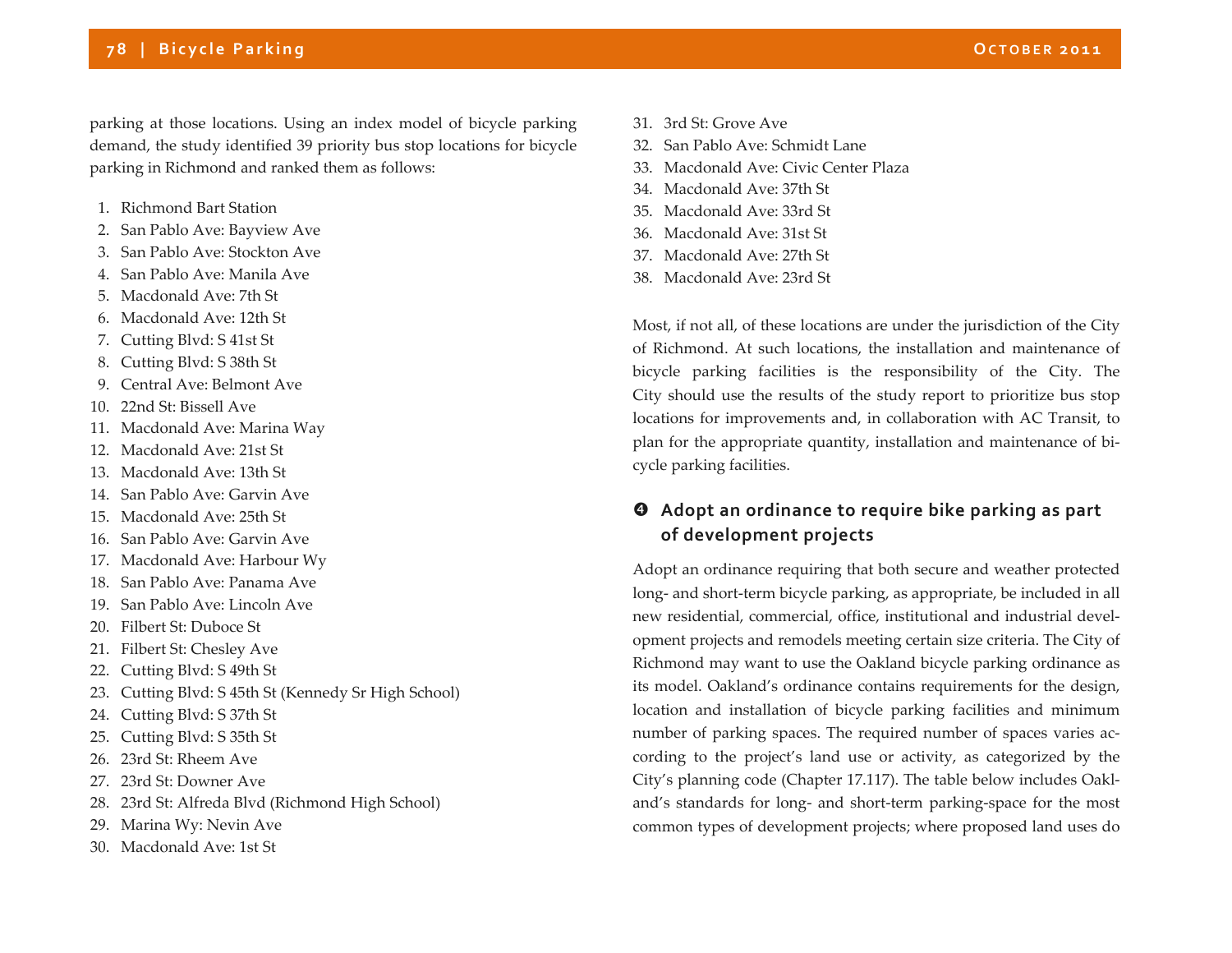not conform to the descriptions in the table, one bicycle parking space should be provided for every 20 vehicle parking spaces.

| Type of activity                                                | Long-term                                                                             | Short-term                                                                               |
|-----------------------------------------------------------------|---------------------------------------------------------------------------------------|------------------------------------------------------------------------------------------|
| One-family dwelling                                             | No spaces required                                                                    | No spaces required                                                                       |
| Multifamily dwelling<br>without private garage<br>for each unit | 1 space for each 4<br>dwelling units.<br>Minimum requirement<br>is 2 spaces.          | 1 space for each 20<br>dwelling units.<br>Minimum requirement<br>is 2 spaces.            |
| <b>General retail sales</b>                                     | 1 space for each 12,000<br>s.f. of floor area.<br>Minimum requirement<br>is 2 spaces. | 1 space for each 5,000<br>s.f. of floor area.<br>Minimum requirement<br>is 2 spaces.     |
| General food sales<br>(grocery stores,<br>restaurants)          | 1 space for each 12,000<br>s.f. of floor area.<br>Minimum requirement<br>is 2 spaces. | 1 space for each 2,000<br>s.f. of floor area.<br>Minimum requirement<br>is 2 spaces.     |
| Office                                                          | 1 space for each 10,000<br>s.f. of floor area.<br>Minimum requirement<br>is 2 spaces. | 1 space for each<br>20,000 s.f. of floor<br>area. Minimum<br>requirement is 2<br>spaces. |

The Oakland ordinance also contains requirements for shower and locker facilities in very large commercial projects; considerations for granting variances under the ordinance; and <sup>a</sup> provision for reducing the required number of off‐street car parking spaces based on the number of bike parking spaces provided in excess of the requirements.

 **Parking webpage of the city of Oakland's bicycle program:** www.oaklandbikes.info/Page127.aspx



#### **Consider requiring valet bike parking at large events**

Consider requiring sponsors of large public events, such as concerts and fairs, to provide and publicize attended, or valet, bicycle parking in secure, fenced‐in "corrals" as <sup>a</sup> way to mitigate the transportation impacts of such events. Valet bike parking would not only be a welcome service to regular cyclists but also encourage others to ride in‐ stead of drive. Event sponsors would need to set aside some space for the corral and use either paid staff or volunteers to park and retrieve the bikes. The East Bay Bicycle Coalition provides valet bike parking as a public service at various community events throughout the year in Contra Costa.